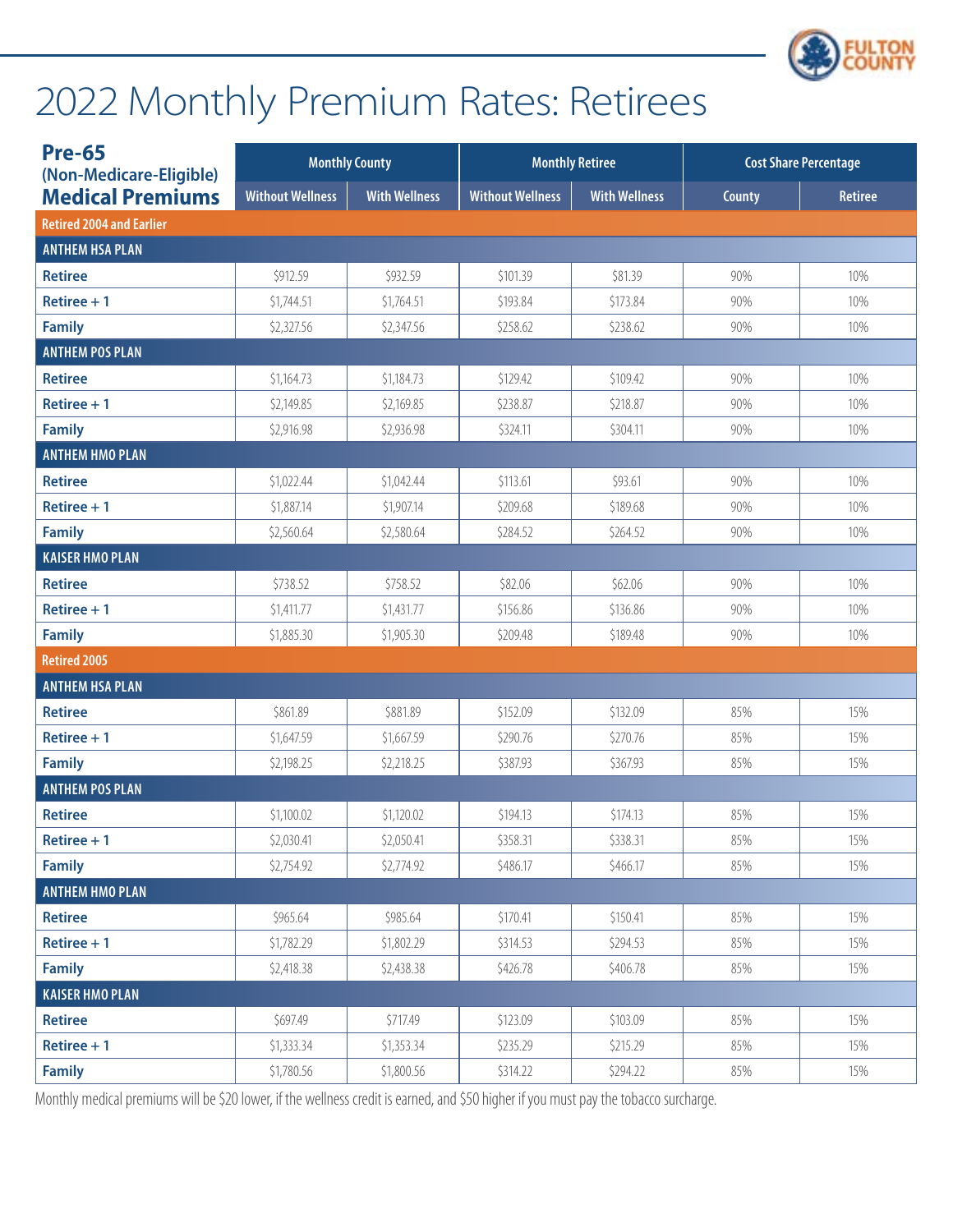

| <b>Pre-65</b><br>(Non-Medicare-Eligible) |                         | <b>Monthly County</b> | <b>Monthly Retiree</b><br><b>Cost Share Percentage</b> |                      |        |                |
|------------------------------------------|-------------------------|-----------------------|--------------------------------------------------------|----------------------|--------|----------------|
| <b>Medical Premiums</b>                  | <b>Without Wellness</b> | <b>With Wellness</b>  | <b>Without Wellness</b>                                | <b>With Wellness</b> | County | <b>Retiree</b> |
| <b>Retired 2006</b>                      |                         |                       |                                                        |                      |        |                |
| <b>ANTHEM HSA PLAN</b>                   |                         |                       |                                                        |                      |        |                |
| <b>Retiree</b>                           | \$841.61                | \$861.61              | \$172.37                                               | \$152.37             | 83%    | 17%            |
| Retiree $+1$                             | \$1,608.83              | \$1,628.83            | \$329.52                                               | \$309.52             | 83%    | 17%            |
| <b>Family</b>                            | \$2,146.53              | \$2,166.53            | \$439.65                                               | \$419.65             | 83%    | 17%            |
| <b>ANTHEM POS PLAN</b>                   |                         |                       |                                                        |                      |        |                |
| <b>Retiree</b>                           | \$1,074.14              | \$1,094.14            | \$220.01                                               | \$200.01             | 83%    | 17%            |
| $Retiree + 1$                            | \$1,982.64              | \$2,002.64            | \$406.08                                               | \$386.08             | 83%    | 17%            |
| <b>Family</b>                            | \$2,690.10              | \$2,710.10            | \$550.99                                               | \$530.99             | 83%    | 17%            |
| <b>ANTHEM HMO PLAN</b>                   |                         |                       |                                                        |                      |        |                |
| <b>Retiree</b>                           | \$942.92                | \$962.92              | \$193.13                                               | \$173.13             | 83%    | 17%            |
| $Retiree + 1$                            | \$1,740.36              | \$1,760.36            | \$356.46                                               | \$336.46             | 83%    | 17%            |
| <b>Family</b>                            | \$2,361.48              | \$2,381.48            | \$483.68                                               | \$463.68             | 83%    | 17%            |
| <b>KAISER HMO PLAN</b>                   |                         |                       |                                                        |                      |        |                |
| <b>Retiree</b>                           | \$681.08                | \$701.08              | \$139.50                                               | \$119.50             | 83%    | 17%            |
| $Retiree + 1$                            | \$1,301.96              | \$1,321.96            | \$266.67                                               | \$246.67             | 83%    | 17%            |
| <b>Family</b>                            | \$1,738.67              | \$1,758.67            | \$356.11                                               | \$336.11             | 83%    | 17%            |
| Retired 2007-2011                        |                         |                       |                                                        |                      |        |                |
| <b>ANTHEM HSA PLAN</b>                   |                         |                       |                                                        |                      |        |                |
| <b>Retiree</b>                           | \$811.19                | \$831.19              | \$202.79                                               | \$182.79             | 80%    | 20%            |
| Retiree $+1$                             | \$1,550.68              | \$1,570.68            | \$387.67                                               | \$367.67             | 80%    | 20%            |
| <b>Family</b>                            | \$2,068.94              | \$2,088.94            | \$517.24                                               | \$497.24             | 80%    | 20%            |
| <b>ANTHEM POS PLAN</b>                   |                         |                       |                                                        |                      |        |                |
| <b>Retiree</b>                           | \$1,035.32              | \$1,055.32            | \$258.83                                               | \$238.83             | 80%    | 20%            |
| $Retiree + 1$                            | \$1,910.98              | \$1,930.98            | \$477.74                                               | \$457.74             | 80%    | 20%            |
| <b>Family</b>                            | \$2,592.87              | \$2,612.87            | \$648.22                                               | \$628.22             | 80%    | 20%            |
| <b>ANTHEM HMO PLAN</b>                   |                         |                       |                                                        |                      |        |                |
| <b>Retiree</b>                           | \$908.84                | \$928.84              | \$227.21                                               | \$207.21             | 80%    | 20%            |
| Retiree $+1$                             | \$1,677.45              | \$1,697.45            | \$419.37                                               | \$399.37             | 80%    | 20%            |
| <b>Family</b>                            | \$2,276.13              | \$2,296.13            | \$569.03                                               | \$549.03             | 80%    | 20%            |
| <b>KAISER HMO PLAN</b>                   |                         |                       |                                                        |                      |        |                |
| <b>Retiree</b>                           | \$656.46                | \$676.46              | \$164.12                                               | \$144.12             | 80%    | 20%            |
| Retiree $+1$                             | \$1,254.90              | \$1,274.90            | \$313.73                                               | \$293.73             | 80%    | 20%            |
| <b>Family</b>                            | \$1,675.82              | \$1,695.82            | \$418.96                                               | \$398.96             | 80%    | 20%            |

Monthly medical premiums will be \$20 lower, if the wellness credit is earned, and \$50 higher if you must pay the tobacco surcharge.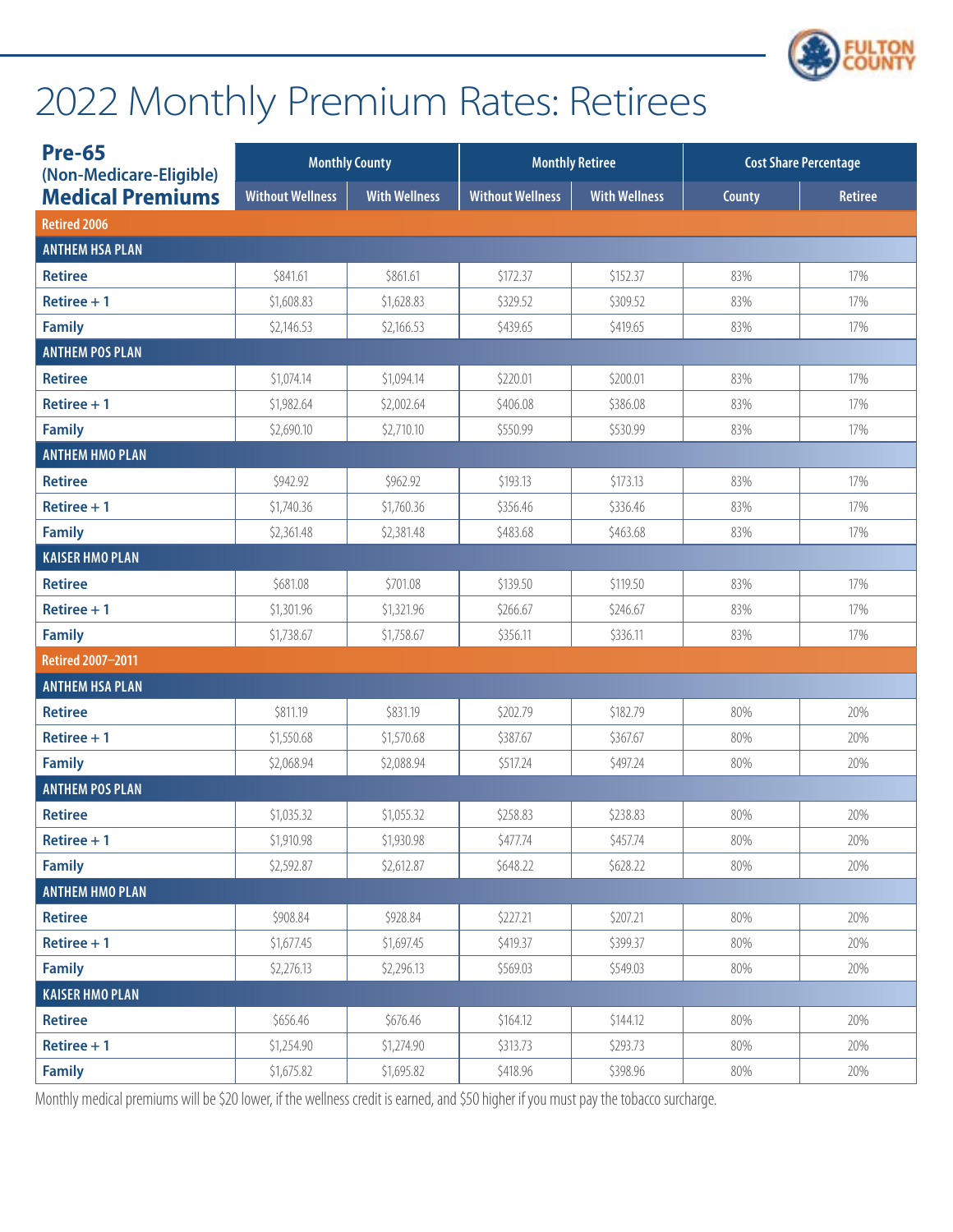

| <b>Pre-65</b><br>(Non-Medicare-Eligible) |                         | <b>Monthly County</b> | <b>Monthly Retiree</b>  |                      | <b>Cost Share Percentage</b> |                |
|------------------------------------------|-------------------------|-----------------------|-------------------------|----------------------|------------------------------|----------------|
| <b>Medical Premiums</b>                  | <b>Without Wellness</b> | <b>With Wellness</b>  | <b>Without Wellness</b> | <b>With Wellness</b> | County                       | <b>Retiree</b> |
| Retired 2012-2015                        |                         |                       |                         |                      |                              |                |
| <b>ANTHEM HSA PLAN</b>                   |                         |                       |                         |                      |                              |                |
| <b>Retiree</b>                           | \$790.91                | \$810.91              | \$223.07                | \$203.07             | 78%                          | 22%            |
| Retiree $+1$                             | \$1,511.91              | \$1,531.91            | \$426.44                | \$406.44             | 78%                          | 22%            |
| <b>Family</b>                            | \$2,017.22              | \$2,037.22            | \$568.96                | \$548.96             | 78%                          | 22%            |
| <b>ANTHEM POS PLAN</b>                   |                         |                       |                         |                      |                              |                |
| <b>Retiree</b>                           | \$1,009.43              | \$1,029.43            | \$284.72                | \$264.72             | 78%                          | 22%            |
| Retiree $+1$                             | \$1,863.20              | \$1,883.20            | \$525.52                | \$505.52             | 78%                          | 22%            |
| <b>Family</b>                            | \$2,528.05              | \$2,548.05            | \$713.04                | \$693.04             | 78%                          | 22%            |
| <b>ANTHEM HMO PLAN</b>                   |                         |                       |                         |                      |                              |                |
| <b>Retiree</b>                           | \$886.12                | \$906.12              | \$249.93                | \$229.93             | 78%                          | 22%            |
| Retiree $+1$                             | \$1,635.52              | \$1,655.52            | \$461.30                | \$441.30             | 78%                          | 22%            |
| <b>Family</b>                            | \$2,219.22              | \$2,239.22            | \$625.94                | \$605.94             | 78%                          | 22%            |
| <b>KAISER HMO PLAN</b>                   |                         |                       |                         |                      |                              |                |
| <b>Retiree</b>                           | \$640.05                | \$660.05              | \$180.53                | \$160.53             | 78%                          | 22%            |
| Retiree $+1$                             | \$1,223.53              | \$1,243.53            | \$345.10                | \$325.10             | 78%                          | 22%            |
| <b>Family</b>                            | \$1,633.93              | \$1,653.93            | \$460.85                | \$440.85             | 78%                          | 22%            |
| <b>Retired 2016 and Later</b>            |                         |                       |                         |                      |                              |                |
| <b>ANTHEM HSA PLAN</b>                   |                         |                       |                         |                      |                              |                |
| <b>Retiree</b>                           | \$811.19                | \$831.19              | \$202.79                | \$182.79             | 80%                          | 20%            |
| Retiree $+1$                             | \$1,550.68              | \$1,570.68            | \$387.67                | \$367.67             | 80%                          | 20%            |
| <b>Family</b>                            | \$2,068.94              | \$2,088.94            | \$517.24                | \$497.24             | 80%                          | 20%            |
| <b>ANTHEM POS PLAN</b>                   |                         |                       |                         |                      |                              |                |
| <b>Retiree</b>                           | \$970.61                | \$990.61              | \$323.54                | \$303.54             | 80%                          | 20%            |
| Retiree $+1$                             | \$1,791.54              | \$1,811.54            | \$597.18                | \$577.18             | 80%                          | 20%            |
| <b>Family</b>                            | \$2,430.82              | \$2,450.82            | \$810.27                | \$790.27             | 80%                          | 20%            |
| <b>ANTHEM HMO PLAN</b>                   |                         |                       |                         |                      |                              |                |
| <b>Retiree</b>                           | \$908.84                | \$928.84              | \$227.21                | \$207.21             | 80%                          | 20%            |
| $Retiree + 1$                            | \$1,677.45              | \$1,697.45            | \$419.37                | \$399.37             | 80%                          | 20%            |
| <b>Family</b>                            | \$2,276.13              | \$2,296.13            | \$569.03                | \$549.03             | 80%                          | 20%            |
| <b>KAISER HMO PLAN</b>                   |                         |                       |                         |                      |                              |                |
| <b>Retiree</b>                           | \$656.46                | \$676.46              | \$164.12                | \$144.12             | 80%                          | 20%            |
| Retiree $+1$                             | \$1,254.90              | \$1,274.90            | \$313.73                | \$293.73             | 80%                          | 20%            |
| <b>Family</b>                            | \$1,675.82              | \$1,695.82            | \$418.96                | \$398.96             | 80%                          | 20%            |

Monthly medical premiums will be \$20 lower, if the wellness credit is earned, and \$50 higher if you must pay the tobacco surcharge.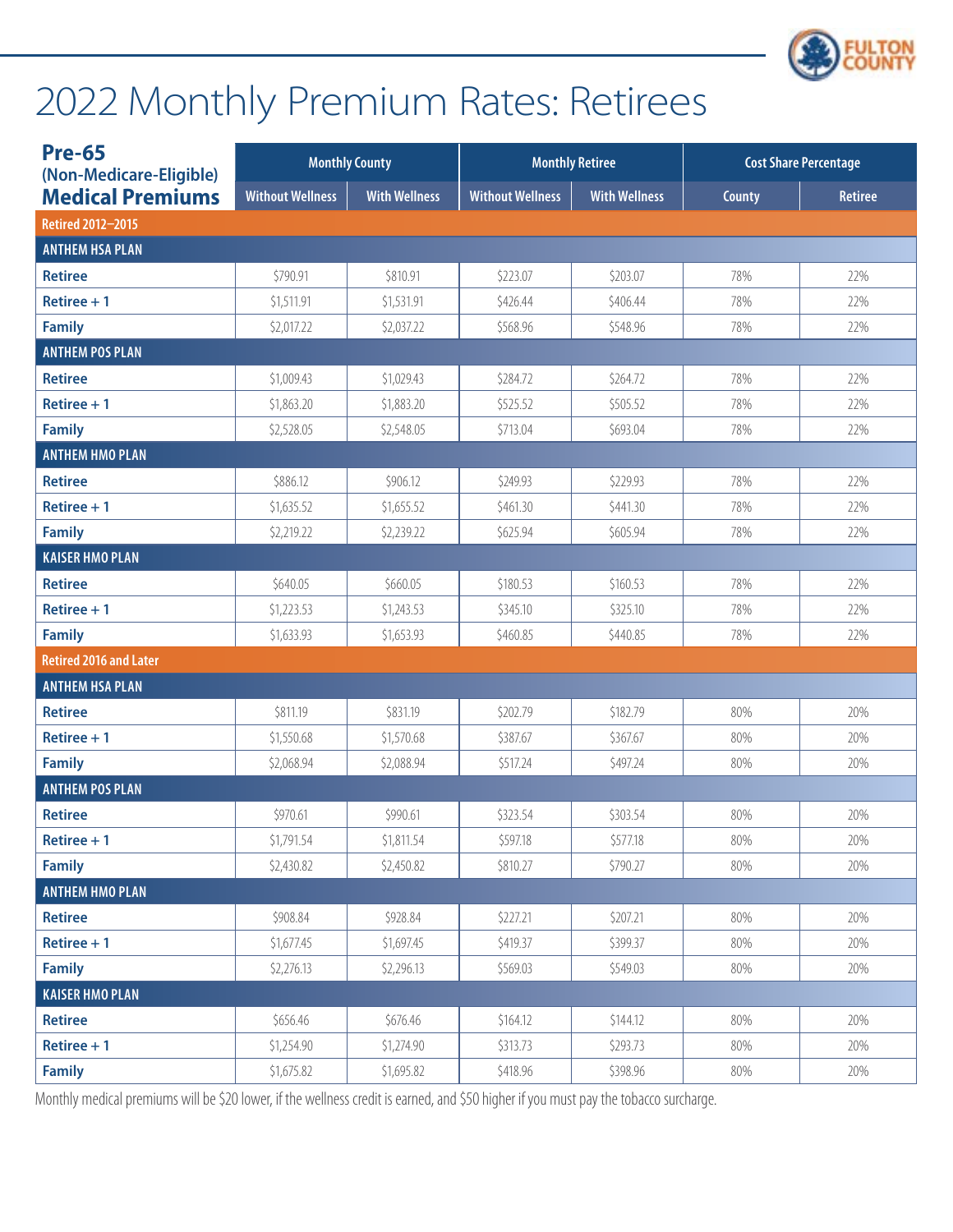

| Age 65+<br>(Medicare-Eligible)             | <b>Monthly County</b> | <b>Monthly Retiree</b> | <b>Cost Share Percentage</b> |                |
|--------------------------------------------|-----------------------|------------------------|------------------------------|----------------|
| <b>Medical Premiums</b>                    |                       |                        | <b>County</b>                | <b>Retiree</b> |
| <b>Retired 2004 and Earlier</b>            |                       |                        |                              |                |
| <b>AETNA BASIC MEDICARE ADVANTAGE PLAN</b> |                       |                        |                              |                |
| <b>Retiree</b>                             | \$206.27              | \$22.92                | 90%                          | 10%            |
| Retiree $+1$                               | \$412.54              | \$45.84                | 90%                          | 10%            |
| <b>Family</b>                              | \$618.81              | \$68.76                | 90%                          | 10%            |
| AETNA ENHANCED MEDICARE ADVANTAGE PLAN     |                       |                        |                              |                |
| <b>Retiree</b>                             | \$206.27              | \$61.50                | Buy-up                       |                |
| Retiree $+1$                               | \$412.54              | \$123.00               | Buy-up                       |                |
| <b>Family</b>                              | \$618.81              | \$184.50               | Buy-up                       |                |
| <b>KAISER SENIOR ADVANTAGE PLAN</b>        |                       |                        |                              |                |
| 1 Member                                   | \$157.83              | \$17.54                | 90%                          | 10%            |
| 2 Members                                  | \$315.67              | \$35.07                | 90%                          | 10%            |
| 3+ Members                                 | \$473.50              | \$52.61                | 90%                          | 10%            |
| <b>ANTHEM MEDICARE HMO PLAN</b>            |                       |                        |                              |                |
| <b>Retiree</b>                             | \$724.35              | \$80.48                | 90%                          | 10%            |
| <b>Family</b>                              | \$1,368.27            | \$152.04               | 90%                          | 10%            |
| <b>ANTHEM MEDICARE INDEMNITY PLAN</b>      |                       |                        |                              |                |
| <b>Retiree</b>                             | \$492.48              | \$123.12               | 80%                          | 20%            |
| <b>Family</b>                              | \$1,261.70            | \$315.43               | 80%                          | 20%            |
| <b>ANTHEM MEDICARE PPO PLUS PLAN</b>       |                       |                        |                              |                |
| <b>Retiree</b>                             | \$554.04              | \$61.56                | 90%                          | 10%            |
| <b>Family</b>                              | \$1,419.42            | \$157.71               | 90%                          | 10%            |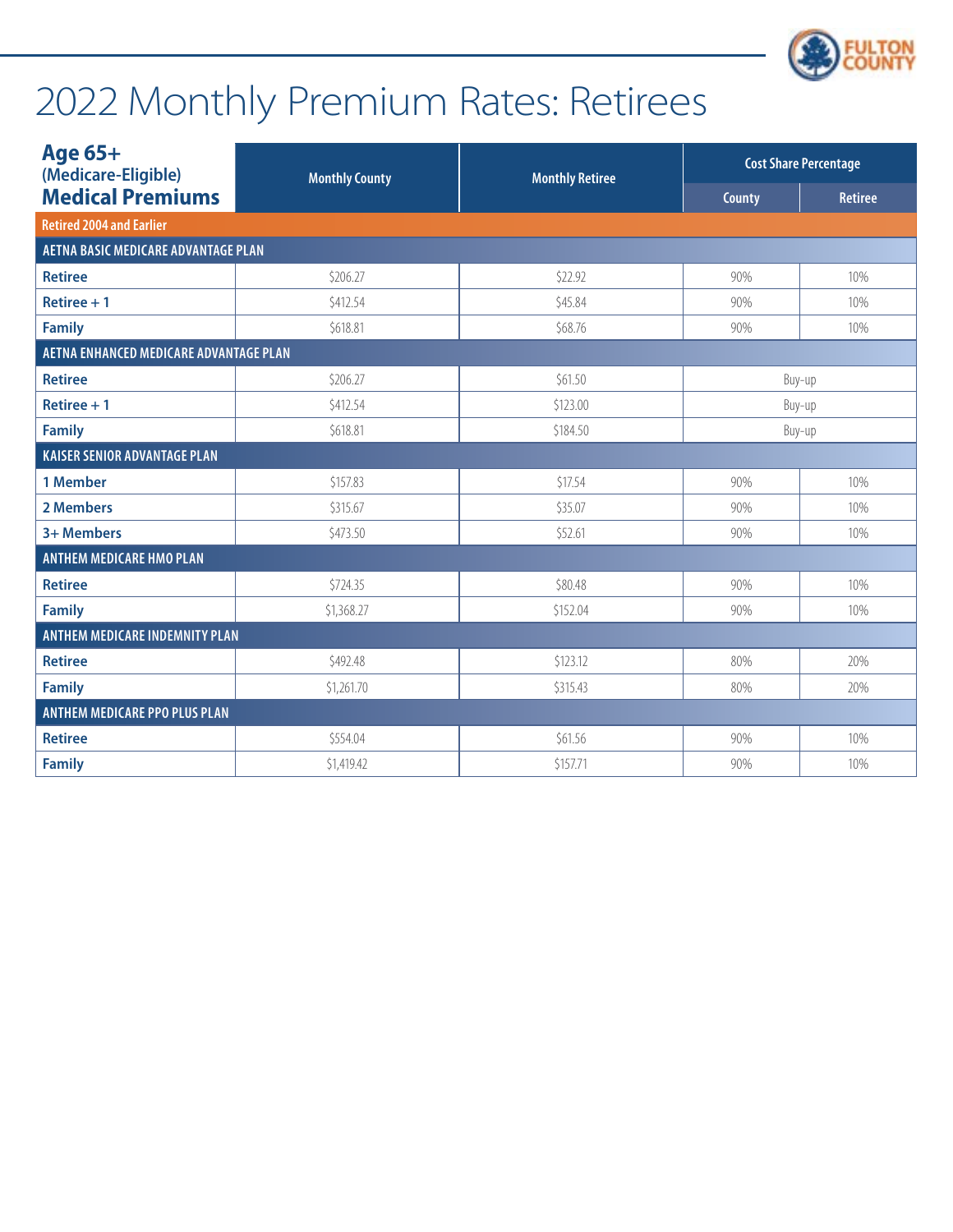

| Age 65+<br>(Medicare-Eligible)                | <b>Monthly County</b> | <b>Monthly Retiree</b> |        | <b>Cost Share Percentage</b> |
|-----------------------------------------------|-----------------------|------------------------|--------|------------------------------|
| <b>Medical Premiums</b>                       |                       |                        | County | <b>Retiree</b>               |
| <b>Retired 2005</b>                           |                       |                        |        |                              |
| <b>AETNA BASIC MEDICARE ADVANTAGE PLAN</b>    |                       |                        |        |                              |
| <b>Retiree</b>                                | \$194.81              | \$34.38                | 85%    | 15%                          |
| Retiree $+1$                                  | \$389.62              | \$68.76                | 85%    | 15%                          |
| <b>Family</b>                                 | \$584.43              | \$103.14               | 85%    | 15%                          |
| <b>AETNA ENHANCED MEDICARE ADVANTAGE PLAN</b> |                       |                        |        |                              |
| <b>Retiree</b>                                | \$194.81              | \$72.96                |        | Buy-up                       |
| Retiree $+1$                                  | \$389.62              | \$145.92               |        | Buy-up                       |
| <b>Family</b>                                 | \$584.43              | \$218.88               |        | Buy-up                       |
| <b>KAISER SENIOR ADVANTAGE PLAN</b>           |                       |                        |        |                              |
| 1 Member                                      | \$149.06              | \$26.31                | 85%    | 15%                          |
| 2 Members                                     | \$298.13              | \$52.61                | 85%    | 15%                          |
| 3+ Members                                    | \$447.19              | \$78.92                | 85%    | 15%                          |
| <b>ANTHEM MEDICARE HMO PLAN</b>               |                       |                        |        |                              |
| <b>Retiree</b>                                | \$684.10              | \$120.73               | 85%    | 15%                          |
| <b>Family</b>                                 | \$1,292.26            | \$228.05               | 85%    | 15%                          |
| ANTHEM MEDICARE INDEMNITY PLAN                |                       |                        |        |                              |
| <b>Retiree</b>                                | \$480.17              | \$135.43               | 78%    | 22%                          |
| <b>Family</b>                                 | \$1,230.16            | \$346.97               | 78%    | 22%                          |
| <b>Retired 2006</b>                           |                       |                        |        |                              |
| <b>AETNA BASIC MEDICARE ADVANTAGE PLAN</b>    |                       |                        |        |                              |
| <b>Retiree</b>                                | \$190.23              | \$38.96                | 83%    | 17%                          |
| Retiree $+1$                                  | \$380.46              | \$77.92                | 83%    | 17%                          |
| <b>Family</b>                                 | \$570.68              | \$116.89               | 83%    | 17%                          |
| AETNA ENHANCED MEDICARE ADVANTAGE PLAN        |                       |                        |        |                              |
| <b>Retiree</b>                                | \$190.23              | \$77.54                |        | Buy-up                       |
| Retiree $+1$                                  | \$380.46              | \$155.08               |        | Buy-up                       |
| <b>Family</b>                                 | \$570.68              | \$232.63               |        | Buy-up                       |
| <b>KAISER SENIOR ADVANTAGE PLAN</b>           |                       |                        |        |                              |
| 1 Member                                      | \$153.57              | \$31.45                | 83%    | 17%                          |
| 2 Members                                     | \$307.13              | \$62.91                | 83%    | 17%                          |
| 3+ Members                                    | \$460.70              | \$94.36                | 83%    | 17%                          |
| <b>ANTHEM MEDICARE HMO PLAN</b>               |                       |                        |        |                              |
| <b>Retiree</b>                                | \$668.01              | \$136.82               | 83%    | 17%                          |
| <b>Family</b>                                 | \$1,261.85            | \$258.46               | 83%    | 17%                          |
| ANTHEM MEDICARE INDEMNITY PLAN                |                       |                        |        |                              |
| <b>Retiree</b>                                | \$474.01              | \$141.59               | 77%    | 23%                          |
| <b>Family</b>                                 | \$1,214.39            | \$362.74               | 77%    | 23%                          |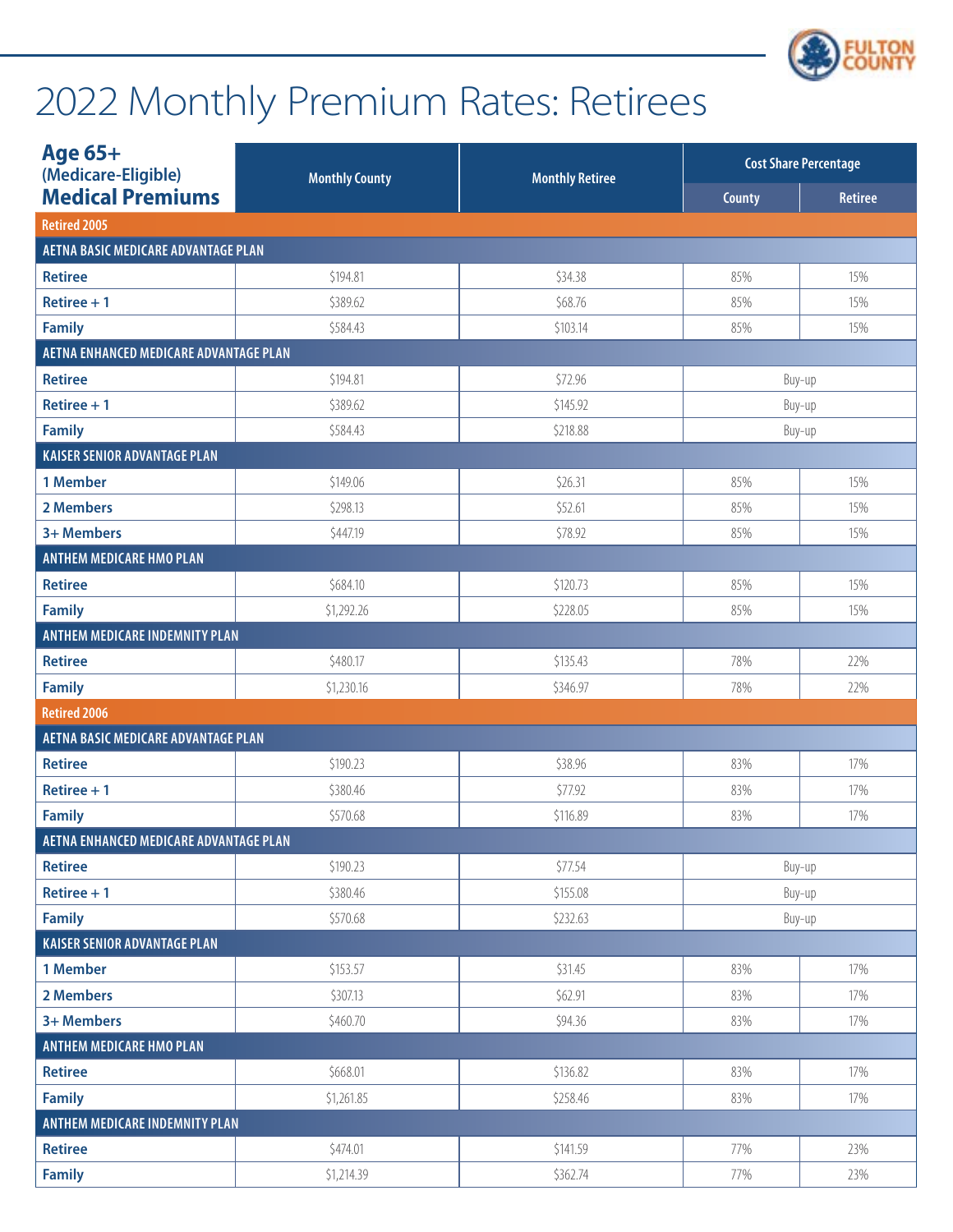

| Age 65+<br>(Medicare-Eligible)             | <b>Monthly County</b> | <b>Monthly Retiree</b> |        | <b>Cost Share Percentage</b> |
|--------------------------------------------|-----------------------|------------------------|--------|------------------------------|
| <b>Medical Premiums</b>                    |                       |                        | County | <b>Retiree</b>               |
| Retired 2007-2011                          |                       |                        |        |                              |
| <b>AETNA BASIC MEDICARE ADVANTAGE PLAN</b> |                       |                        |        |                              |
| <b>Retiree</b>                             | \$183.35              | \$45.84                | 80%    | 20%                          |
| Retiree $+1$                               | \$366.70              | \$91.68                | 80%    | 20%                          |
| <b>Family</b>                              | \$550.06              | \$137.51               | 80%    | 20%                          |
| AETNA ENHANCED MEDICARE ADVANTAGE PLAN     |                       |                        |        |                              |
| <b>Retiree</b>                             | \$183.35              | \$84.42                | Buy-up |                              |
| Retiree $+1$                               | \$366.70              | \$168.84               | Buy-up |                              |
| <b>Family</b>                              | \$550.06              | \$253.25               | Buy-up |                              |
| <b>KAISER SENIOR ADVANTAGE PLAN</b>        |                       |                        |        |                              |
| 1 Member                                   | \$148.02              | \$37.00                | 80%    | 20%                          |
| 2 Members                                  | \$296.03              | \$74.01                | 80%    | 20%                          |
| 3+ Members                                 | \$444.05              | \$111.01               | 80%    | 20%                          |
| <b>ANTHEM MEDICARE HMO PLAN</b>            |                       |                        |        |                              |
| <b>Retiree</b>                             | \$643.86              | \$160.97               | 80%    | 20%                          |
| <b>Family</b>                              | \$1,216.24            | \$304.07               | 80%    | 20%                          |
| ANTHEM MEDICARE INDEMNITY PLAN             |                       |                        |        |                              |
| <b>Retiree</b>                             | \$461.70              | \$153.90               | 75%    | 25%                          |
| <b>Family</b>                              | \$1,182.85            | \$394.28               | 75%    | 25%                          |
| Retired 2012-2015                          |                       |                        |        |                              |
| AETNA BASIC MEDICARE ADVANTAGE PLAN        |                       |                        |        |                              |
| <b>Retiree</b>                             | \$178.77              | \$50.42                | 78%    | 22%                          |
| Retiree $+1$                               | \$357.54              | \$100.84               | 78%    | 22%                          |
| <b>Family</b>                              | \$536.30              | \$151.27               | 78%    | 22%                          |
| AETNA ENHANCED MEDICARE ADVANTAGE PLAN     |                       |                        |        |                              |
| <b>Retiree</b>                             | \$178.77              | \$89.00                |        | Buy-up                       |
| Retiree $+1$                               | \$357.54              | \$178.00               |        | Buy-up                       |
| <b>Family</b>                              | \$536.30              | \$267.01               |        | Buy-up                       |
| <b>KAISER SENIOR ADVANTAGE PLAN</b>        |                       |                        |        |                              |
| 1 Member                                   | \$144.32              | \$40.70                | 78%    | 22%                          |
| 2 Members                                  | \$288.63              | \$81.41                | 78%    | 22%                          |
| 3+ Members                                 | \$432.95              | \$122.11               | 78%    | 22%                          |
| <b>ANTHEM MEDICARE HMO PLAN</b>            |                       |                        |        |                              |
| <b>Retiree</b>                             | \$627.77              | \$177.06               | 78%    | 22%                          |
| <b>Family</b>                              | \$1,185.84            | \$334.47               | 78%    | 22%                          |
| ANTHEM MEDICARE INDEMNITY PLAN             |                       |                        |        |                              |
| <b>Retiree</b>                             | \$449.39              | \$166.21               | 73%    | 27%                          |
| <b>Family</b>                              | \$1,151.30            | \$425.83               | 73%    | 27%                          |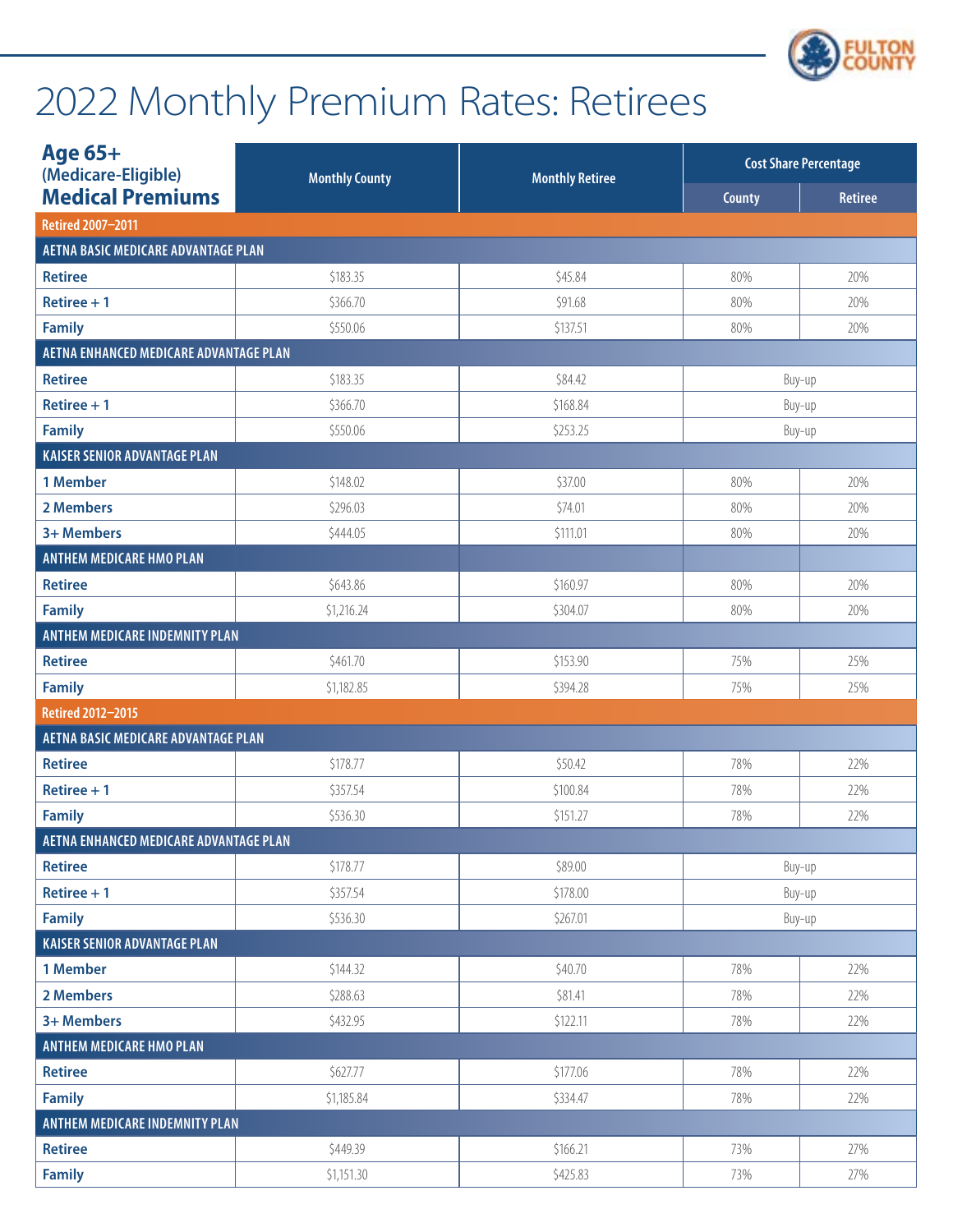

| Age 65+                                | (Medicare-Eligible)<br><b>Monthly County</b><br><b>Monthly Retiree</b> |          | <b>Cost Share Percentage</b> |                |
|----------------------------------------|------------------------------------------------------------------------|----------|------------------------------|----------------|
| <b>Medical Premiums</b>                |                                                                        |          | County                       | <b>Retiree</b> |
| <b>Retired 2016 and Later</b>          |                                                                        |          |                              |                |
| AETNA BASIC MEDICARE ADVANTAGE PLAN    |                                                                        |          |                              |                |
| <b>Retiree</b>                         | \$183.35                                                               | \$45.84  | 80%                          | 20%            |
| Retiree $+1$                           | \$366.70                                                               | \$91.68  | 80%                          | 20%            |
| <b>Family</b>                          | \$550.06                                                               | \$137.51 | 80%                          | 20%            |
| AETNA ENHANCED MEDICARE ADVANTAGE PLAN |                                                                        |          |                              |                |
| <b>Retiree</b>                         | \$183.35                                                               | \$84.42  | Buy-up                       |                |
| Retiree $+1$                           | \$366.70                                                               | \$168.84 | Buy-up                       |                |
| <b>Family</b>                          | \$550.06                                                               | \$253.25 | Buy-up                       |                |
| <b>KAISER SENIOR ADVANTAGE PLAN</b>    |                                                                        |          |                              |                |
| 1 Member                               | \$148.02                                                               | \$37.00  | 80%                          | 20%            |
| 2 Members                              | \$296.03                                                               | \$74.01  | 80%                          | 20%            |
| 3+ Members                             | \$444.05                                                               | \$111.01 | 80%                          | 20%            |
| <b>ANTHEM MEDICARE HMO PLAN</b>        |                                                                        |          |                              |                |
| <b>Retiree</b>                         | \$643.86                                                               | \$160.97 | 80%                          | 20%            |
| <b>Family</b>                          | \$1,216.24                                                             | \$304.07 | 80%                          | 20%            |
| <b>ANTHEM MEDICARE INDEMNITY PLAN</b>  |                                                                        |          |                              |                |
| <b>Retiree</b>                         | \$461.70                                                               | \$153.90 | 75%                          | 25%            |
| <b>Family</b>                          | \$1,182.85                                                             | \$394.28 | 75%                          | 25%            |